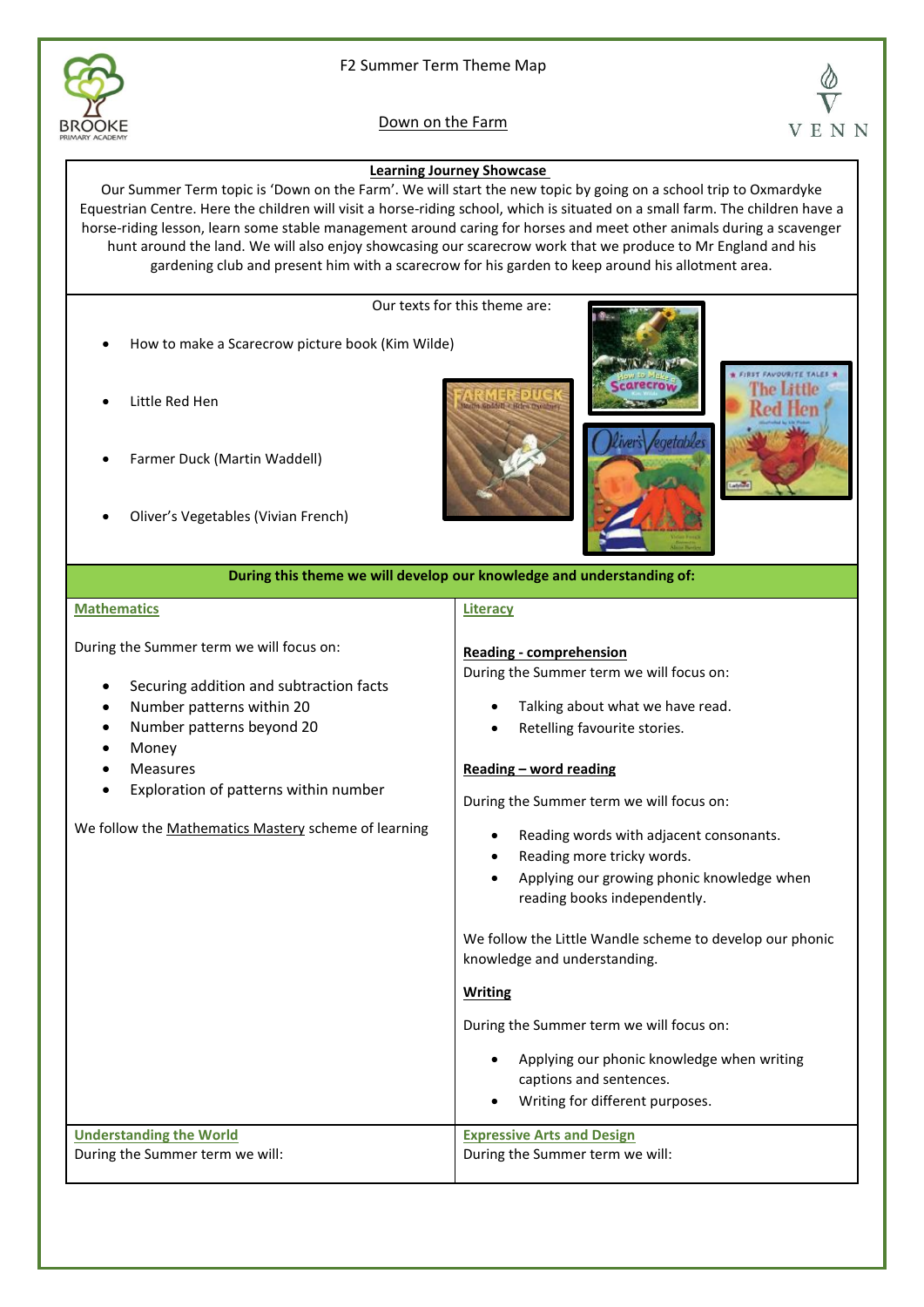$\oslash$ 

| ROOKE Learn about ourselves, our families and our local<br>MARY ACADEMY<br>community<br>Understand the role of farmers, shopkeepers and<br>those who help us in the environment<br>Be given opportunities to develop these skills<br>within the continuous provision; for example:<br>planting, tasting a range of vegetables,<br>baking bread and investigating animals and<br>their habitats                                                                                                                                                                                                                                                         | Paint and print with flowers and vegetables<br>$\bullet$<br>E.<br>Investigate mixing colours to create shades linked to<br>$\bullet$<br>flowers and plants<br>Create Little Red Hen collages<br>$\bullet$<br>Print funny vegetable faces<br>$\bullet$<br>Create wooden spoon scarecrows<br>$\bullet$<br>Create farm animal face masks<br>$\bullet$<br>Collaborate, design and create a scarecrow<br>$\bullet$<br>Listen and respond to different styles of music<br>$\bullet$<br>Sing or sing along to nursery rhymes and action<br>$\bullet$<br>songs related to the farm e.g. Dingle, Dangle Scarecrow<br>Play classroom instruments to explore music<br>$\bullet$<br>Study the units "Big Bear Funk" and "Reflect,<br>$\bullet$<br>Rewind and Replay" which consolidates the learning<br>from the year                                                |
|--------------------------------------------------------------------------------------------------------------------------------------------------------------------------------------------------------------------------------------------------------------------------------------------------------------------------------------------------------------------------------------------------------------------------------------------------------------------------------------------------------------------------------------------------------------------------------------------------------------------------------------------------------|----------------------------------------------------------------------------------------------------------------------------------------------------------------------------------------------------------------------------------------------------------------------------------------------------------------------------------------------------------------------------------------------------------------------------------------------------------------------------------------------------------------------------------------------------------------------------------------------------------------------------------------------------------------------------------------------------------------------------------------------------------------------------------------------------------------------------------------------------------|
| <b>Personal, Social and Emotional</b><br>During the Summer term we will:                                                                                                                                                                                                                                                                                                                                                                                                                                                                                                                                                                               | <b>Communication and Language</b><br>During the Summer term we will:                                                                                                                                                                                                                                                                                                                                                                                                                                                                                                                                                                                                                                                                                                                                                                                     |
| Continue to see ourselves as a valuable individual<br>Express our feelings and consider the feelings of<br>others<br>Show resilience and perseverance in the face of<br>challenge<br>Identify and moderate our own feelings, socially<br>and emotionally<br>Think about the perspectives of others<br>$\bullet$<br>Manage our own needs - personal hygiene<br>$\bullet$<br>Know and talk about the different factors that<br>$\bullet$<br>support their overall health and wellbeing:<br>regular physical activity, healthy eating,<br>toothbrushing, sensible amounts of 'screen time',<br>having a good sleep routine and being a safe<br>pedestrian | Learn new vocabulary, applying it throughout the<br>$\bullet$<br>day and in different contexts<br>Be able to ask questions to find out more and to<br>$\bullet$<br>check we understand what has been said to us<br>Share our ideas and thoughts in well-formed<br>$\bullet$<br>sentences including a range of connectives<br>Share and talk with detail when describing events<br>$\bullet$<br>Talk through problems<br>$\bullet$<br>Learn rhymes, poems and songs. For example:<br>$\bullet$<br>'Dingle Dangle, Scarecrow.'<br>Listen to and talk about selected non-fiction to<br>develop a deep familiarity with new knowledge and<br>vocabulary. For example, the children will be able to<br>share what a scarecrow is used for and what their<br>purpose is. They will be able to share how to make a<br>scarecrow following the non-fiction book. |
| This area of learning and development is also supported<br>by the JIGSAW scheme of learning.                                                                                                                                                                                                                                                                                                                                                                                                                                                                                                                                                           |                                                                                                                                                                                                                                                                                                                                                                                                                                                                                                                                                                                                                                                                                                                                                                                                                                                          |
| <b>Physical Development</b>                                                                                                                                                                                                                                                                                                                                                                                                                                                                                                                                                                                                                            |                                                                                                                                                                                                                                                                                                                                                                                                                                                                                                                                                                                                                                                                                                                                                                                                                                                          |

We will develop physically through:

- Weekly adult directed Physical Education lessons using the IPEP scheme of work During Summer 1, we will focus on Outdoor Adventure and follow the Fun Games with Friends unit During Summer 2, we will focus on Athletics and follow the Fun with Quoits and Cones unit
- Access to the Foundation Stage continuous provision areas and equipment both indoor and outdoor in order to develop gross and fine motor skills. For example, the children will be able to access:
	- Balls and beanbags to develop throwing, catching, kicking, passing, batting and aiming
	- Climbing frame and crates to develop climbing, strength and balancing
	- Bikes and scooters
	- Gardening equipment
	- Large and small construction equipment
	- Mark making and writing tools, scissors, glue sticks, paintbrushes, jigsaws, playdough and cutlery etc.
- Completing arts and crafts linked to the them
- Ongoing modelling and supporting of dressing until children become independent